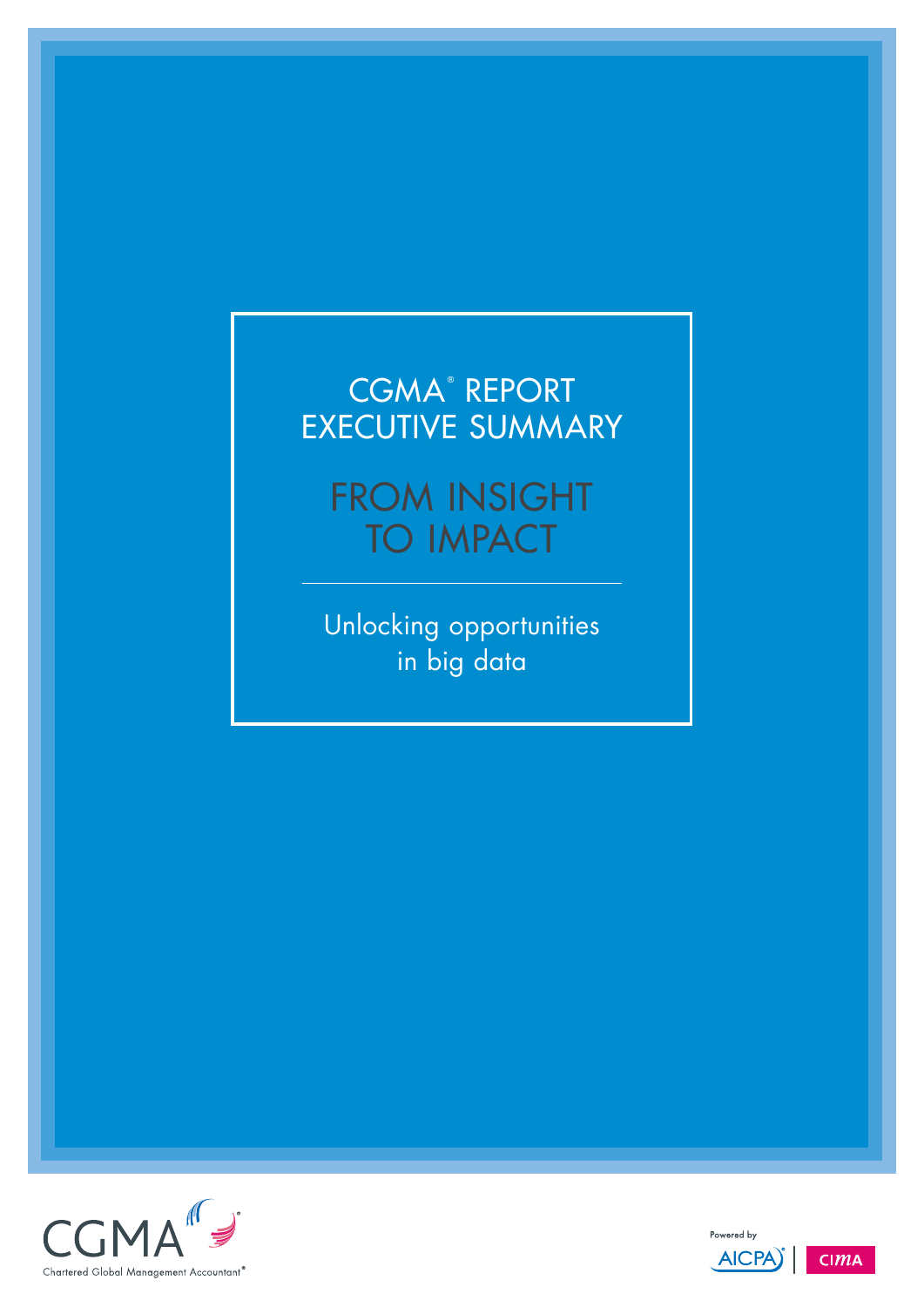Two of the world's most prestigious accounting bodies, AICPA and CIMA, have formed a joint venture to establish the Chartered Global Management Accountant<sup>SM</sup> (CGMA®) designation to elevate and build recognition of the profession of management accounting. This international designation recognises the most talented and committed management accountants with the discipline and skill to drive strong business performance. CGMA designation holders are either CPAs with qualifying management accounting experience or associate or fellow members of the Chartered Institute of Management Accountants.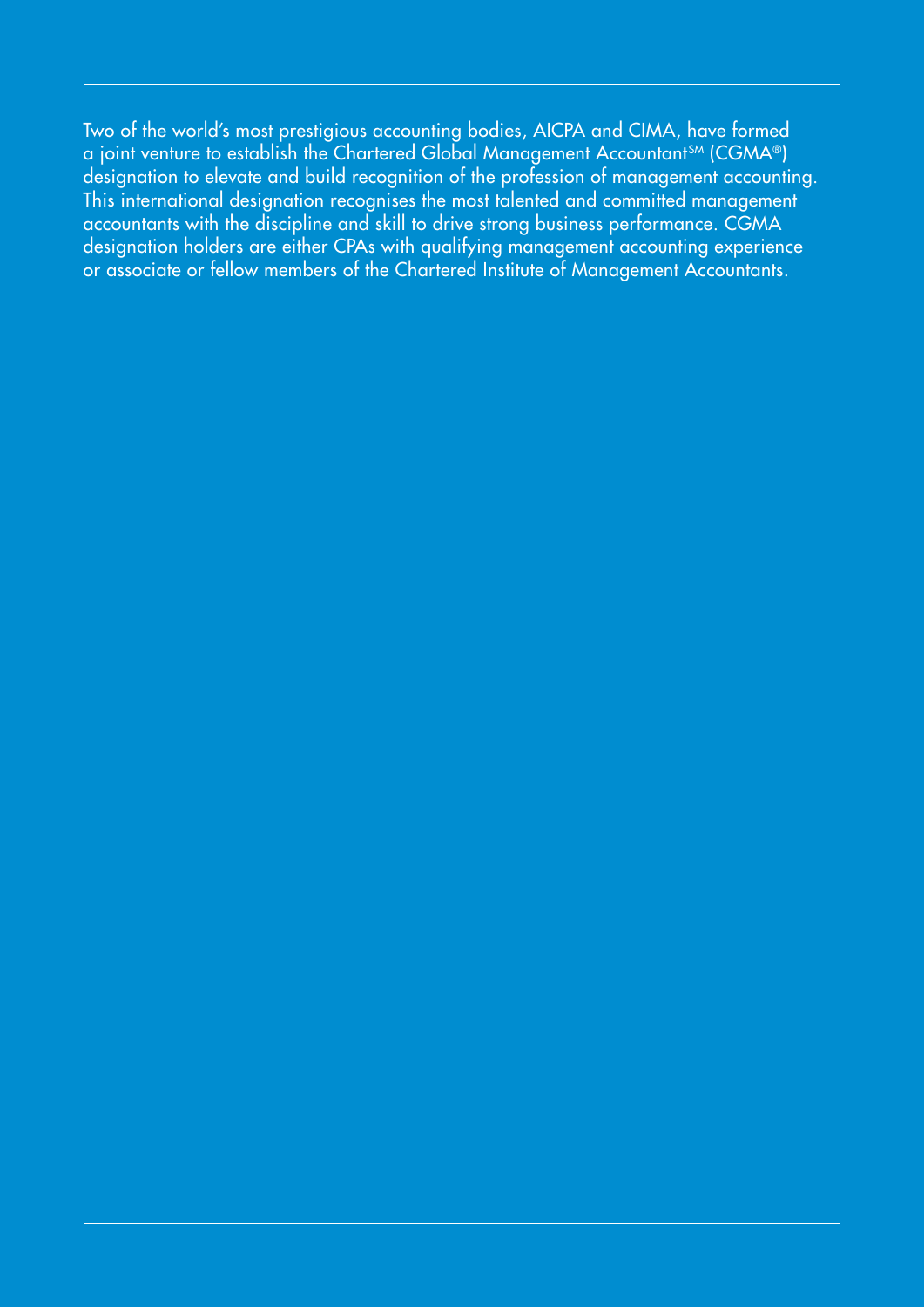## KEY FINDINGS

Data has become a key focus for corporate leaders today. It holds the potential to change the way business is done, in the view of nearly nine in ten (87%) of the finance professionals surveyed for this report. Other research highlights that just over half (51%) of corporate leaders now rank big data and analytics as a top ten corporate priority.<sup>1</sup> This is all part of a wider shift towards a data-driven era of business, building on the ongoing IT revolution of recent decades.

The volume and variety of data available for analysis is expanding exponentially. Meanwhile, increasingly powerful technologies have emerged to enable more sophisticated data management and analytics. The wealth of data sources available today is almost unlimited, and includes call-centre recordings, external data feeds, machine-generated data, customers' social media posts, and a huge amount more. These related trends – popularly summed up by the term 'big data' – are combining to enable today's organisations to unlock new sources of insight and value.

Inevitably, taking advantage of these opportunities with data will be challenging for companies, creating the need for new skills, tools and ways of thinking. So what does the data-driven era imply for business leaders, and finance professionals in particular? What benefits are being derived from new approaches to data analytics? And what role should management accountants seek to play in this area? These are some of the core questions that this report seeks to address. It draws on research conducted by CIMA and the AICPA including a survey of over 2000 CFOs and other finance professionals working in a broad range of business sectors across more than 80 countries; and a programme of interviews with senior executives.

Some of our key conclusions include:

• Data is becoming a core business asset. Companies of all sizes and types are already generating material value from data in a range of ways. This spans all industries, with examples emerging from social media and internet companies, food and beverage companies, fast food chains, banks, manufacturers and hotels, among many others. Academic research reveals the scope for productivity gains on the back of data-driven decision-making. The finance professionals surveyed for this report agree, pointing to greater efficiencies and better KPIs as some of the benefits they expect from data (see Figure 1).



Source: CGMA data survey 20132

### • Firms face a steep 'learning curve' in harnessing their data for commercial benefit.

For most companies, fully adapting to a data driven era of business remains a work in progress. 86% of the finance professionals we surveyed agree that their businesses are struggling to get valuable insight from data, not least due to issues such as organisational data silos, challenges relating to data quality, or the ability to work with unfamiliar non-financial data. To help counter this, the software industry continues to develop a growing range of tools and applications to help companies of all sizes find and extract insights from their data. But this remains challenging because businesses must first determine how they will use data to improve their performance before selecting a technical solution.

FIGURE 1: Top five business areas that could benefit from better data quality and analysis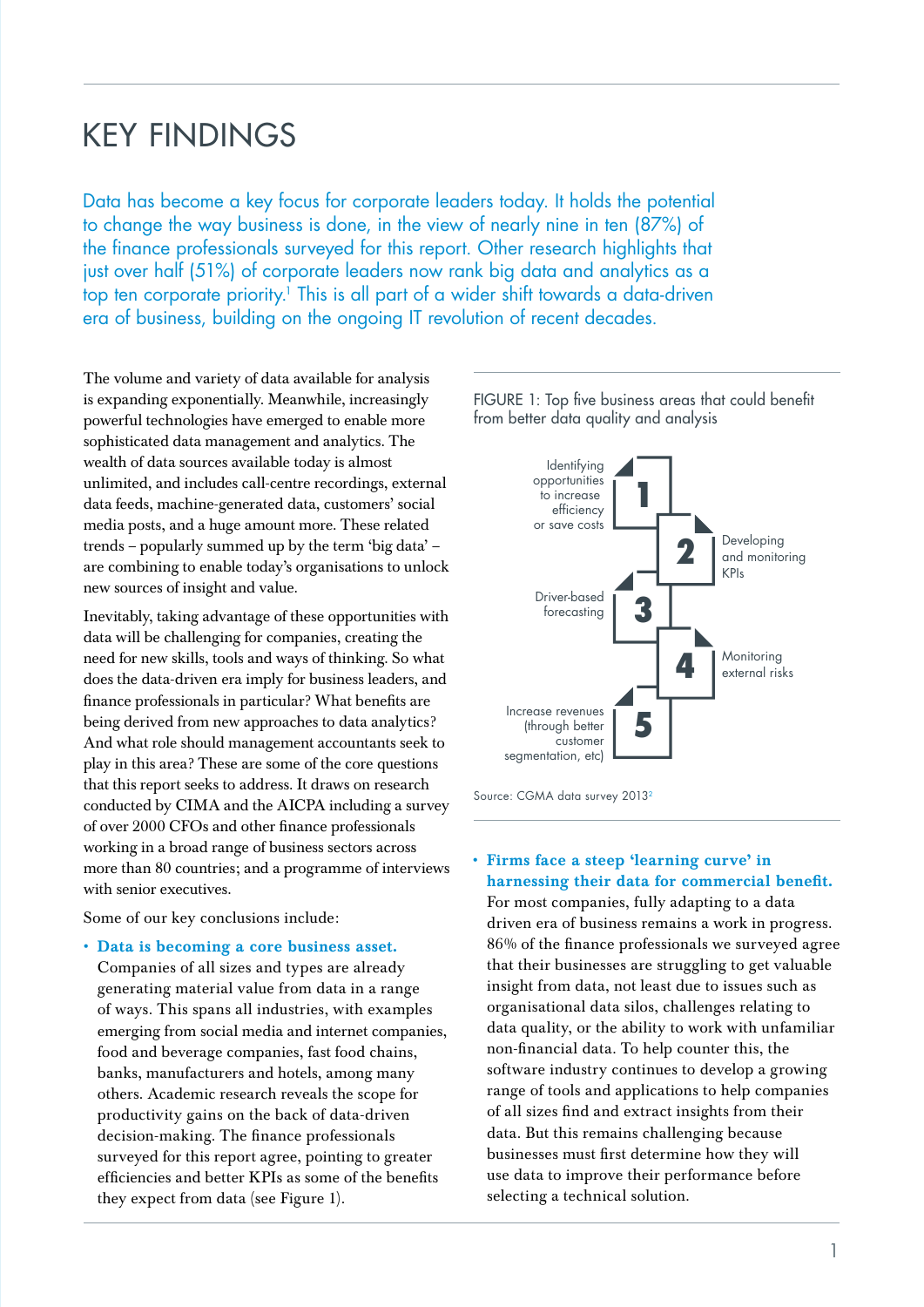• Finance professionals are well placed to help translate data into commercial insights and value. More than 90% of survey respondents agree that finance has an essential role to play in helping their organisations benefit from data-related projects. But there is also often uncertainty as to what that role might be. Advanced types of data analysis will often require the expertise of data scientists, who may hold a PhD in a relevant discipline, and it is rare for finance people to have the specialist skills required in this area. However, where finance can add value is by applying their combined knowledge of finance and the business to help translate new analytical insights into commercial impact – for example, through planning, budgeting, forecasting and performance management.



It's not our job to go down to the lowest level of data, but to know how to aggregate outcomes so it can be converted into an insightful report,

> James Miln, Senior Finance Director, Global Operations Finance, Yahoo!

## CASE STUDY

### Secrets of success from dunnhumby, a renowned leader in customer analytics

Leading customer science company dunnhumby uses advanced data analytics to help its clients understand their customers better.

The company has gone on to work with many other leading global brands, but it believes that smaller businesses can also now benefit from better data analysis. However, companies need to start by understanding the data assets they have at their disposal from the outset of any project. "Your own data is the place to start," says Matthew Keylock, Global Capability Managing Director of Data, dunnhumby. "Buying third party data may be fine for prospecting activity, and can add colour to your own customer records, but it is not the foundation you want to build on."

For this reason, Keylock recommends that firms initially assess what sources of data they have available (eg customer contact details, organisation details and roles, historical engagement data, including products and services purchased, and so on). It is also important to seek out data owners within the

organisation, and explore how sharing their data sources could create some quick win opportunities for the business.

"Companies should look to create the greatest understanding and value they can from their data sources, but they must also transfer learning about customers across their business," says Keylock. Firms should also segment their customers and reappraise this data regularly to understand trends and patterns in their customer base, for example to help them identify and address declining client accounts, but also to reward desirable behaviours. "As you develop a more connected data view, insights coming from it will typically challenge accepted 'norms' in the business and will tell you many things you didn't know," Keylock adds.

Finally, Keylock recommends that companies should implement data projects in phases and build on each success, remarking that "A massive data project with the hope of some future value is a high risk undertaking!"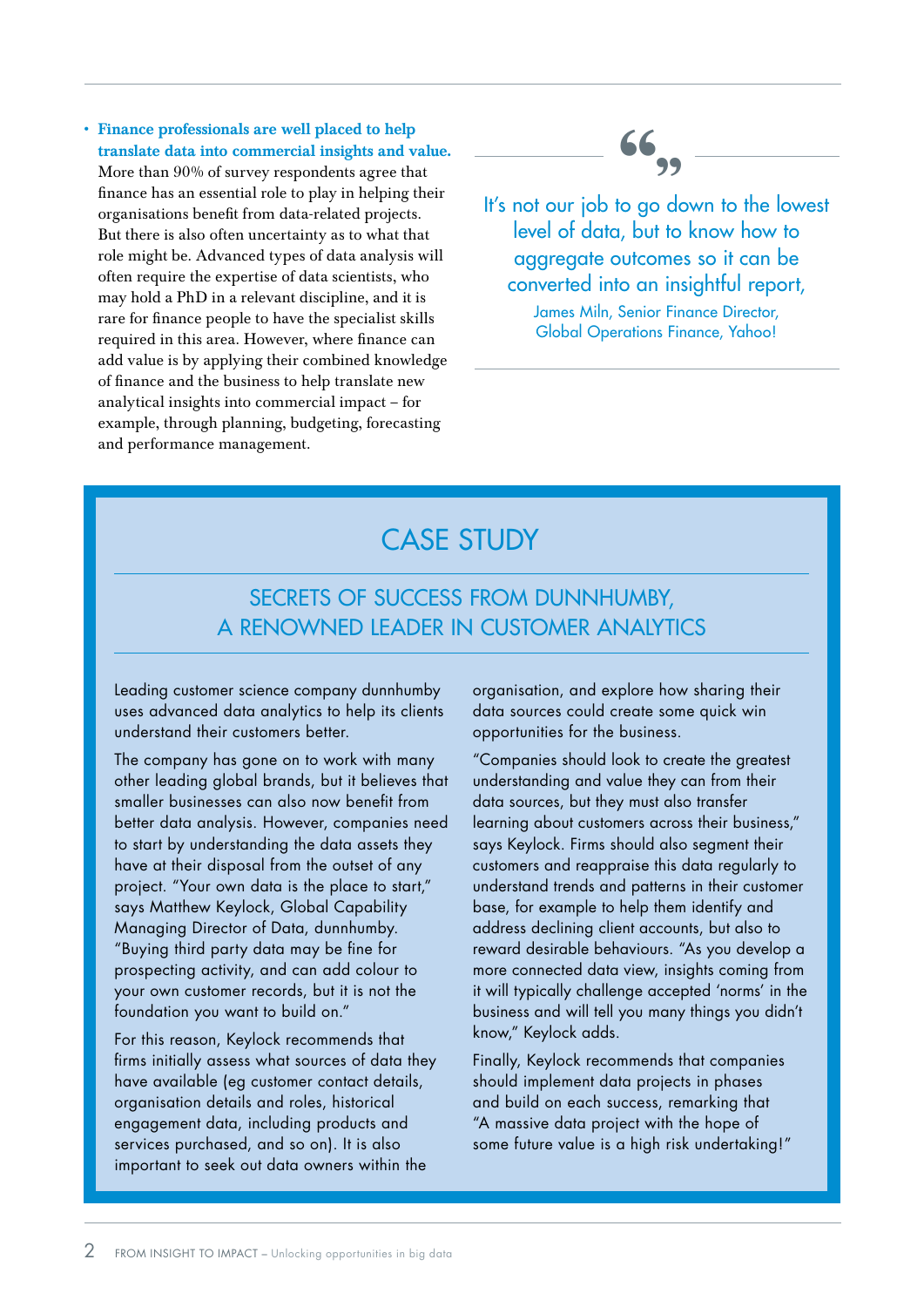### • Delivering on the potential of data will make closer finance/business partnering more important than ever.

To truly unlock the opportunities in big data, management accountants will need to partner more closely with three sets of key stakeholders: their colleagues in IT who capture much of the data; the data scientists who can perform advanced types of analysis on that data; and finally business leaders who can ensure new ideas are turned into concrete action. This requires financial professionals to have a broader range of management skills: clear communication, the ability to lead and influence, and a strategic understanding of the business – all of which are essential for the business partnering role that many firms want finance to play.

### • Delivering on new data insights is as much an opportunity for small and mid-size companies, as it is for large ones.

Companies of all sizes see the scope to benefit from building a more data-centric business. Although smaller businesses have fewer resources for data projects, they have less legacy IT complexity to deal with, as compared with their larger counterparts, along with a willingness to move quickly. They can also tap into a growing number of easy-to-use applications and data services, which can help them benefit from data at minimal cost or risk. However, the key to success for small as well as large firms is to develop clear objectives for their data projects, and only then to select the tools or services that are best aligned to their particular goals.

### • Data also holds opportunities for finance professionals to unlock new career openings.

The data-enabled era creates an opportunity for today's management accountants to develop new skills and competencies. Indeed, 85% of survey respondents believe that increasing their ability to work with big data will enhance their career and employability. Although some will no doubt seek to bolster their data analysis skills, the ability to play a central role in converting the potential of data into real commercial value could act as a boost for those with an aspiration to play a more strategic role in the organisation.



Organisations are now looking to their finance teams to put rigour and credibility around information.

> David Axson, Managing Director of **Management Consulting, Accenture**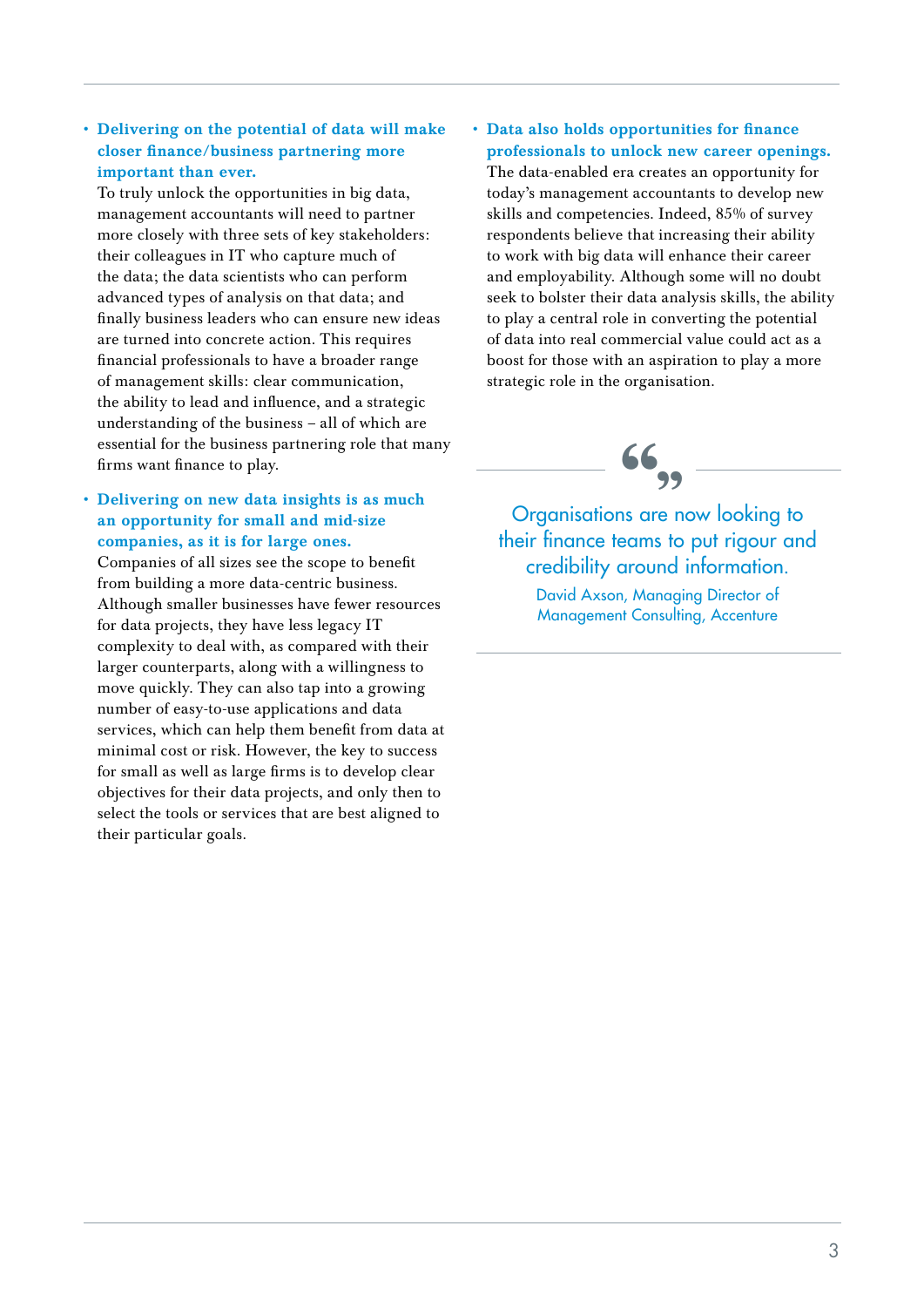# WHAT'S NEXT FOR FINANCE?

The challenges outlined above are substantial, and will certainly stretch finance professionals' skills into unfamiliar areas.

Finance needs to look beyond traditional business metrics and recognise the commercial potential of embracing a wider set of data. In addition to the essential financial and enterprise data they already work with, finance will need to review other nontraditional sources of data in order to gain a more thorough understanding of business performance.

Management accountants have much to gain from and contribute to this new era. They already know how to work with data, they understand the inner workings of the business and they are well placed to help turn new data insights into commercial advantage. Their involvement also adds credibility to the end product. The finance professionals who deliver best on this will be those willing to adapt their focus to include big data, and push to become a more proactive business partner to the rest of the business.

The implications of the shift to data-enabled businesses for finance are far-reaching. Companies need their finance teams to play a pivotal role, working with data specialists to drive meaningful commercial insights from corporate data and, most importantly of all, helping the broader management team to interpret and apply the power of that data to make better strategic decisions.

Inevitably, this will push finance professionals into new and unfamiliar areas, and require them to develop new skills and new ways of thinking. For those who can manage that transition successfully, however, there are clear opportunities to play a decisive role in an area that will become an increasing source of competitive advantage for firms of all types and sizes in the coming years.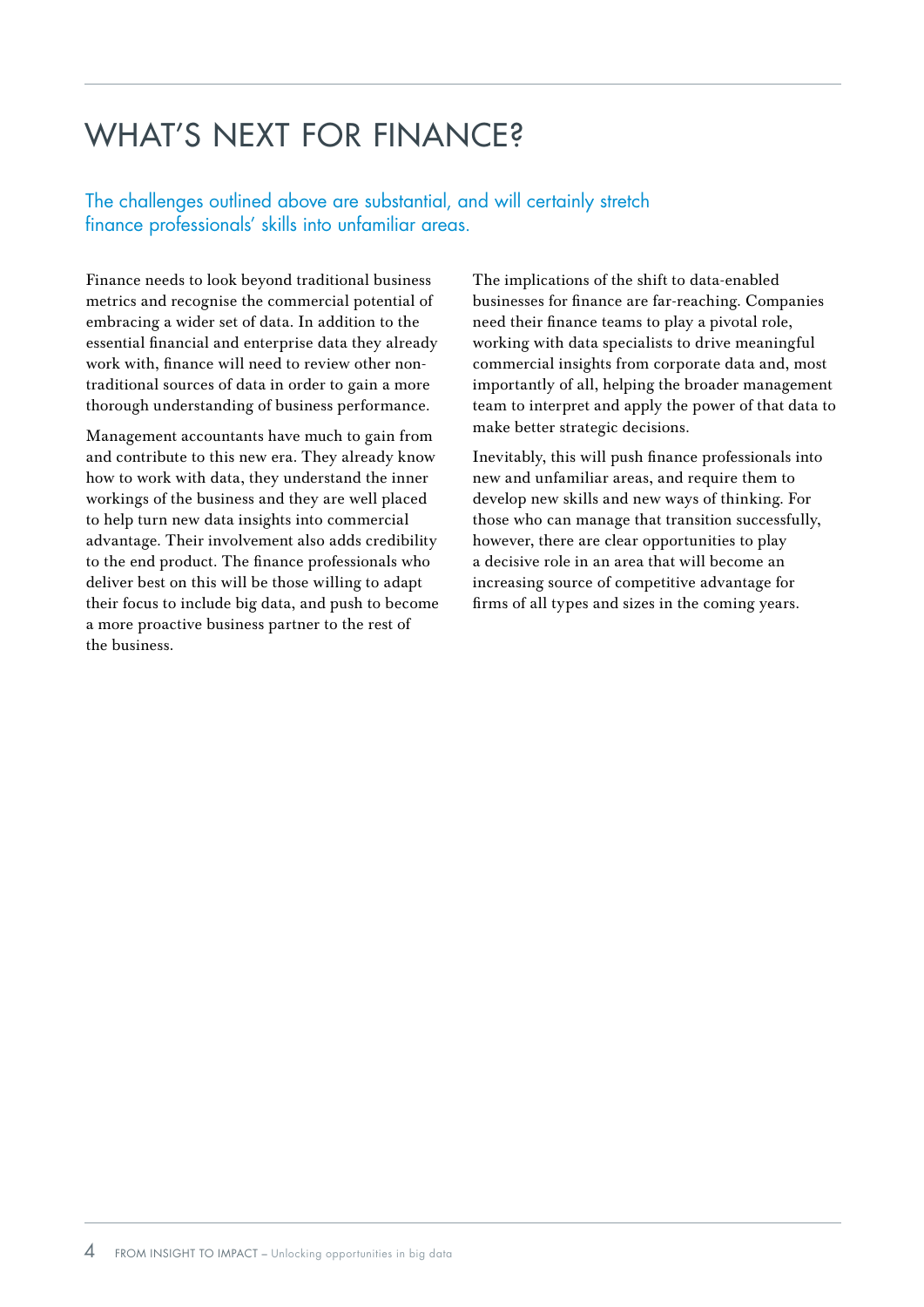### **Footnotes**

- 1. *"Minding your digital business: McKinsey Global Survey results"*, McKinsey & Company, May 2012
- 2. The AICPA and CIMA conducted the survey from 15 to 27 August 2013, receiving responses from 2,093 CGMA designation holders in over 80 countries.

### Further resources

To read the full report, or for more information and resources, visit **[cgma.org/data](http://www.cgma.org/Pages/default.aspx)**

[Rebooting business: valuing the human dimension](http://www.cgma.org/resources/reports/pages/rebooting-business.aspx)

[Unlocking business intelligence: the role](http://www.cgma.org/development/courses/pages/unlocking-business-intelligence.aspx)  [of management accountants](http://www.cgma.org/development/courses/pages/unlocking-business-intelligence.aspx)

[Building resilience: an introduction to](http://www.cgma.org/Resources/Reports/Pages/building-resilience-an-introduction-to-business-models.aspx)  [business models](http://www.cgma.org/Resources/Reports/Pages/building-resilience-an-introduction-to-business-models.aspx)

[Strategy mapping tool](http://www.cgma.org/Resources/Tools/Pages/strategy-mapping-tool.aspx) [How to develop non-financial KPIs tool](http://www.cgma.org/Resources/Tools/Pages/develop-non-financial-kpis.aspx) [How to manage customer value tool](http://www.cgma.org/Resources/Tools/Pages/how-to-manage-customer-value.aspx)

© 2013, Chartered Institute of Management Accountants. All rights reserved.

Distribution of this material via the internet does not constitute consent to the redistribution of it in any form. No part of this material may be otherwise reproduced, stored in third party platforms and databases, or transmitted in any form or by any printed, electronic, mechanical, digital or other means without the written permission of the owner of the copyright as set forth above. For information about the procedure for requesting permission to reuse this content please email copyright@cgma.org

The information and any opinions expressed in this material do not represent official pronouncements of or on behalf of AICPA, CIMA, the CGMA designation or the Association of International

Certified Professional Accountants. This material is offered with the understanding that it does not constitute legal, accounting, or other professional services or advice. If legal advice or other expert assistance is required, the services of a competent professional should be sought. The information contained herein is provided to assist the reader in developing a general understanding of the topics discussed but no attempt has been made to cover the subjects or issues exhaustively. While every attempt to verify the timeliness and accuracy of the information herein as of the date of issuance has been made, no guarantee is or can be given regarding the applicability of the information found within to any given set of facts and circumstances.